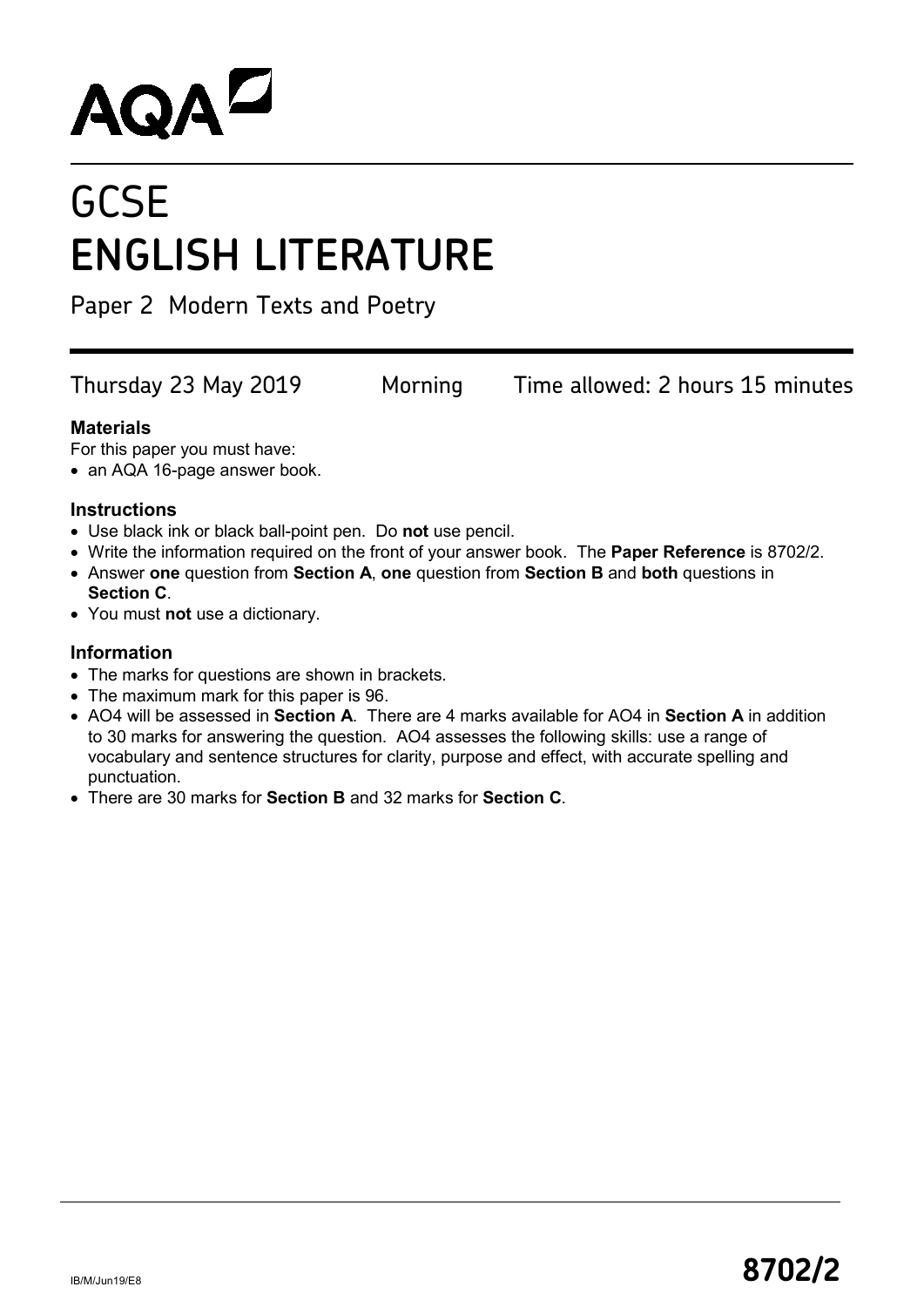### **There are no questions printed on this page**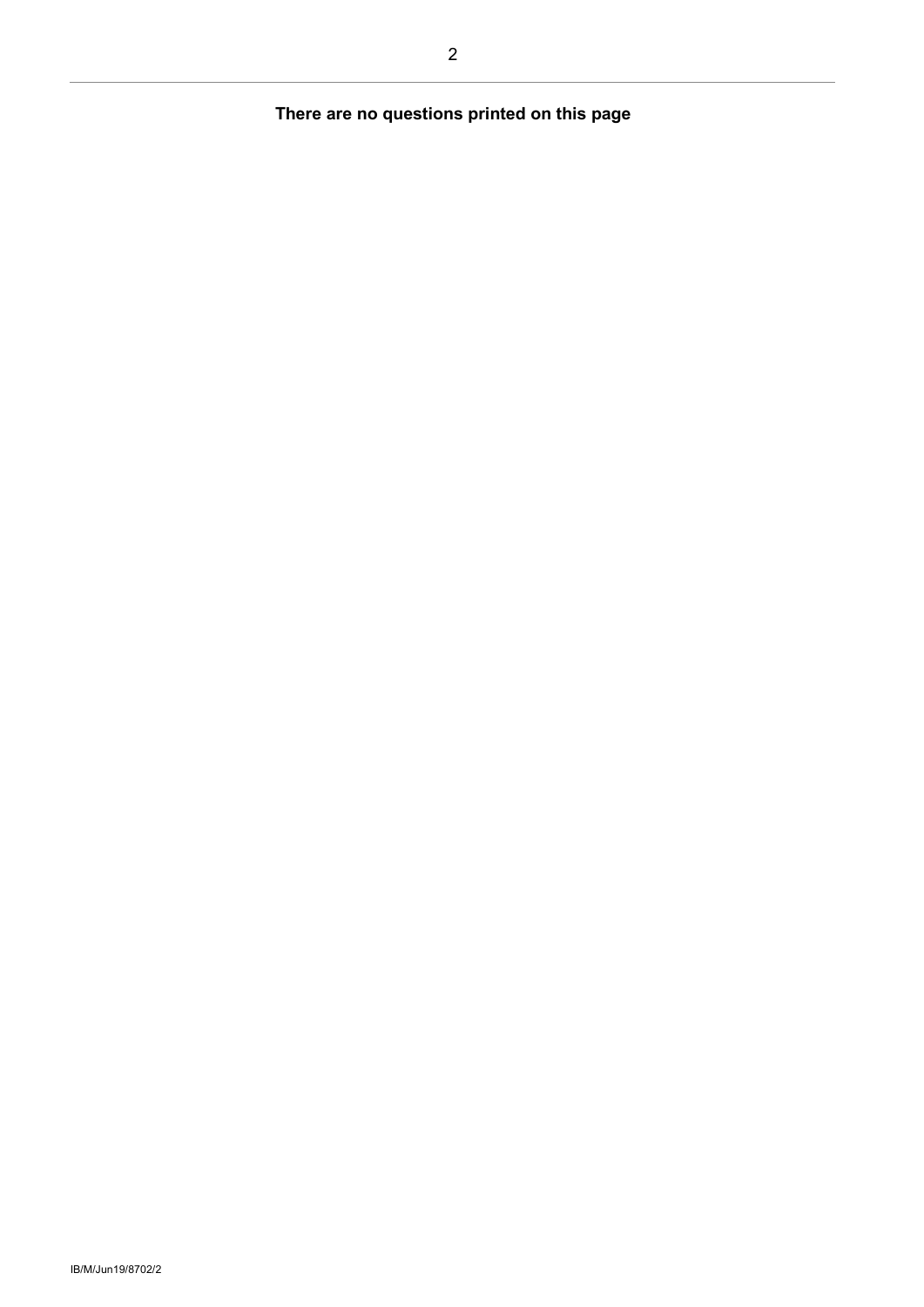| <b>SECTION A</b>       |                                                      | <b>Questions</b> | Page           |
|------------------------|------------------------------------------------------|------------------|----------------|
| Modern prose or drama  |                                                      |                  |                |
| <b>JB Priestley</b>    | An Inspector Calls                                   | $1 - 2$          | 4              |
| <b>Willy Russell</b>   | <b>Blood Brothers</b>                                | $3 - 4$          | 5              |
| <b>Alan Bennett</b>    | The History Boys                                     | $5-6$            | $\,6$          |
| Dennis Kelly           | DNA                                                  | $7 - 8$          | $\overline{7}$ |
| <b>Simon Stephens</b>  | The Curious Incident of the<br>Dog in the Night-Time | $9 - 10$         | 8              |
| <b>Shelagh Delaney</b> | A Taste of Honey                                     | $11 - 12$        | 9              |
| <b>William Golding</b> | <b>Lord of the Flies</b>                             | $13 - 14$        | 10             |
| <b>AQA Anthology</b>   | <b>Telling Tales</b>                                 | $15 - 16$        | 11             |
| George Orwell          | <b>Animal Farm</b>                                   | $17 - 18$        | 12             |
| Kazuo Ishiguro         | Never Let Me Go                                      | $19 - 20$        | 13             |
| Meera Syal             | Anita and Me                                         | $21 - 22$        | 14             |
| Stephen Kelman         | <b>Pigeon English</b>                                | $23 - 24$        | 15             |
| <b>SECTION B</b>       |                                                      |                  |                |
| <b>Poetry</b>          |                                                      | <b>Questions</b> | Page           |
| <b>AQA Anthology</b>   | <b>Poems Past and Present</b>                        |                  |                |
|                        | Love and relationships                               | 25               | 18             |
|                        | Power and conflict                                   | 26               | 20             |
| <b>SECTION C</b>       |                                                      |                  |                |
| <b>Unseen poetry</b>   |                                                      | 27.1             | 22             |
|                        |                                                      | 27.2             | 23             |
|                        |                                                      |                  |                |

**Turn over for Section A**

3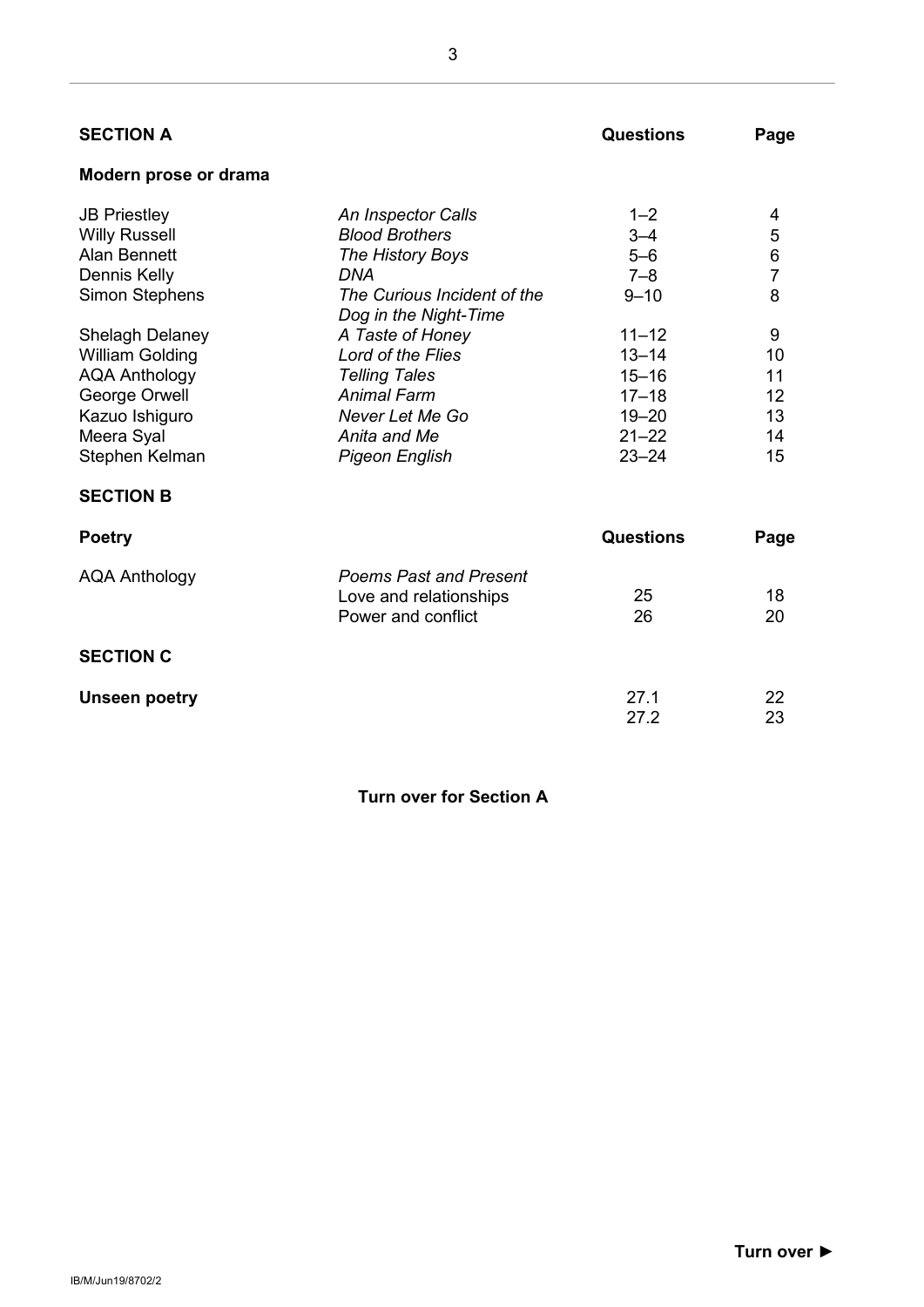#### **Section A: Modern prose or drama**

Answer **one** question from this section on your chosen text.

#### **JB Priestley:** *An Inspector Calls*

#### **Either**

**0 1** How does Priestley present selfishness and its effects in *An Inspector Calls*?

Write about:

- examples of selfish behaviour in the play
- how Priestley presents selfishness and its effects.

**[30 marks] AO4 [4 marks]**

#### **or**

**0 2** How does Priestley present Sheila as a character who learns important lessons about herself and society?

Write about:

- some of the things Sheila learns in the play
- how Priestley presents Sheila as a character who learns important lessons about herself and society.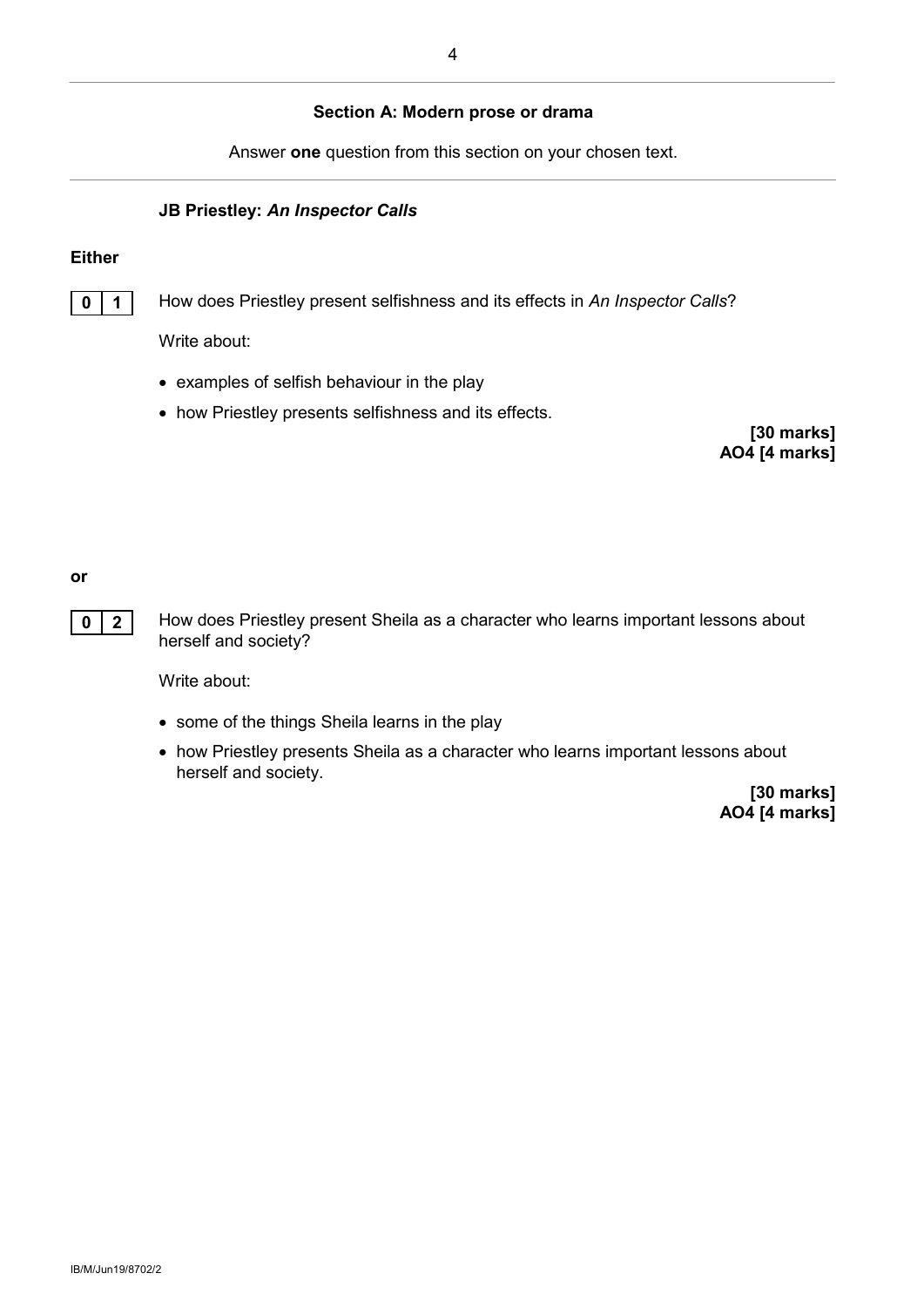#### **Willy Russell:** *Blood Brothers*

#### **or**



**0 3** How does Russell present the importance of money in *Blood Brothers*?

Write about:

- the importance of money to characters in the play
- how Russell presents the importance of money.

**[30 marks] AO4 [4 marks]**

#### **or**

**0 4** How far does Russell present Mrs Lyons as a lonely and unhappy character in *Blood Brothers*?

Write about:

- what Mrs Lyons says and does
- how far Russell presents Mrs Lyons as lonely and unhappy.

**[30 marks] AO4 [4 marks]**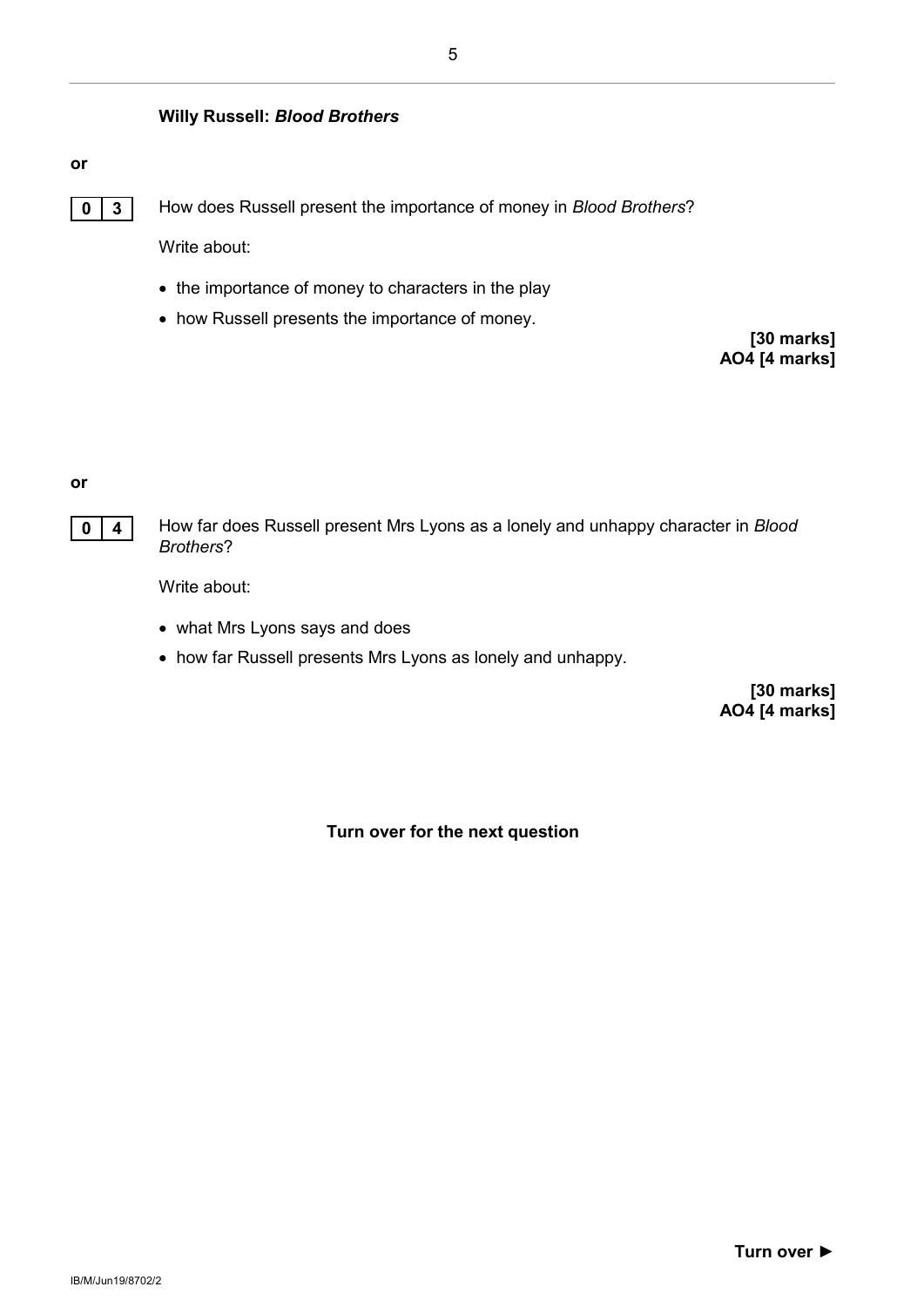#### **Alan Bennett:** *The History Boys*

#### **or**

**0 5** How far does Bennett present Irwin as an unlikeable character in *The History Boys*?

Write about:

- what Irwin says and does
- how far Bennett presents Irwin as an unlikeable character.

**[30 marks] AO4 [4 marks]**

#### **or**

**0 6** How does Bennett present the importance of history in *The History Boys*?

Write about:

- what kinds of history appear in the play and why they are important
- how Bennett presents the importance of history in the play.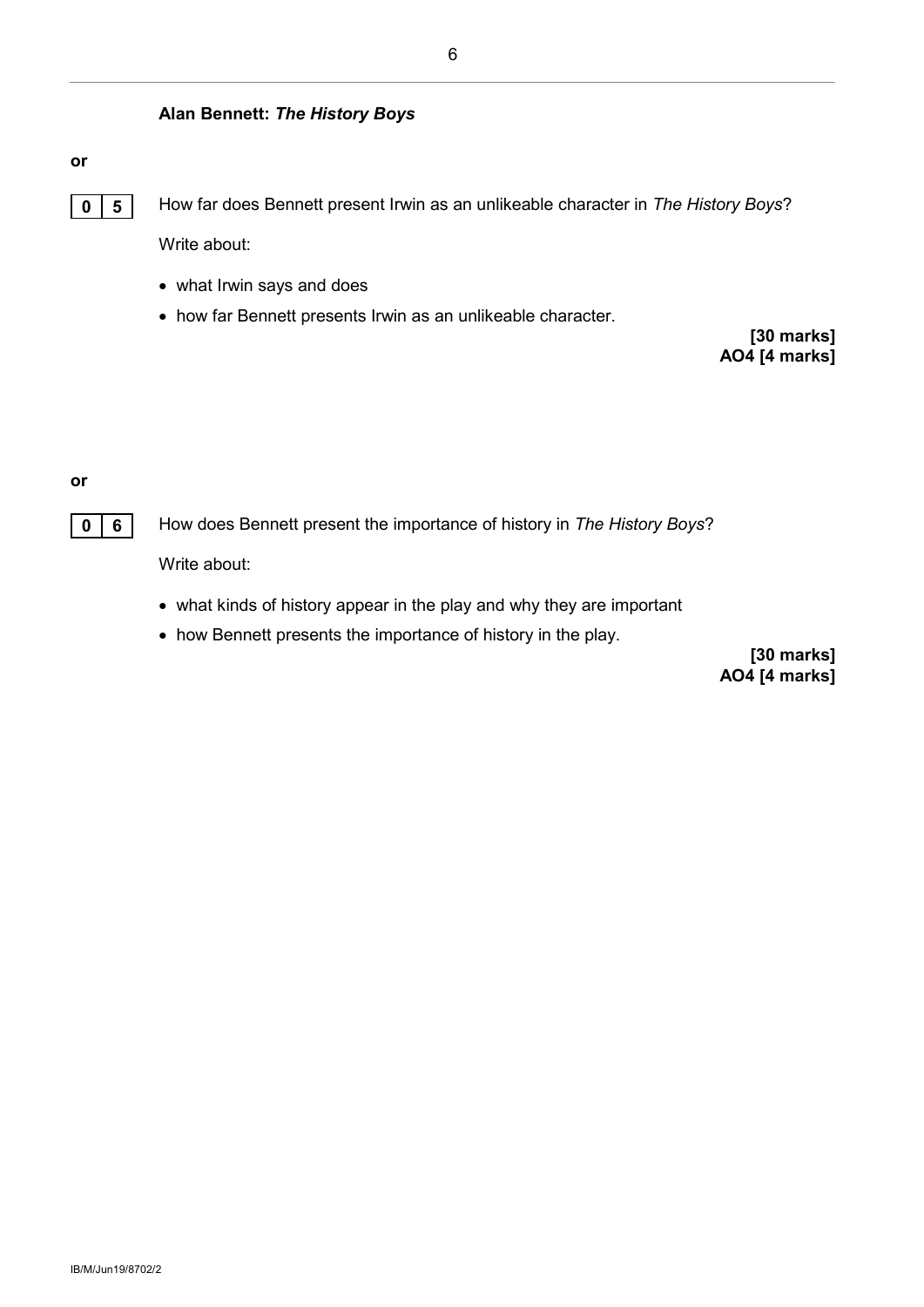#### **Dennis Kelly:** *DNA*

#### **or**



**0 7** How does Kelly use the play's settings to explore ideas about people and society?

Write about:

- the play's settings and what happens in them
- how Kelly uses the play's settings to explore ideas about people and society.

**[30 marks] AO4 [4 marks]**

#### **or**



**0 8** How does Kelly present different styles of leadership in DNA?

Write about:

- examples of leadership in the play
- how Kelly presents different styles of leadership.

**[30 marks] AO4 [4 marks]**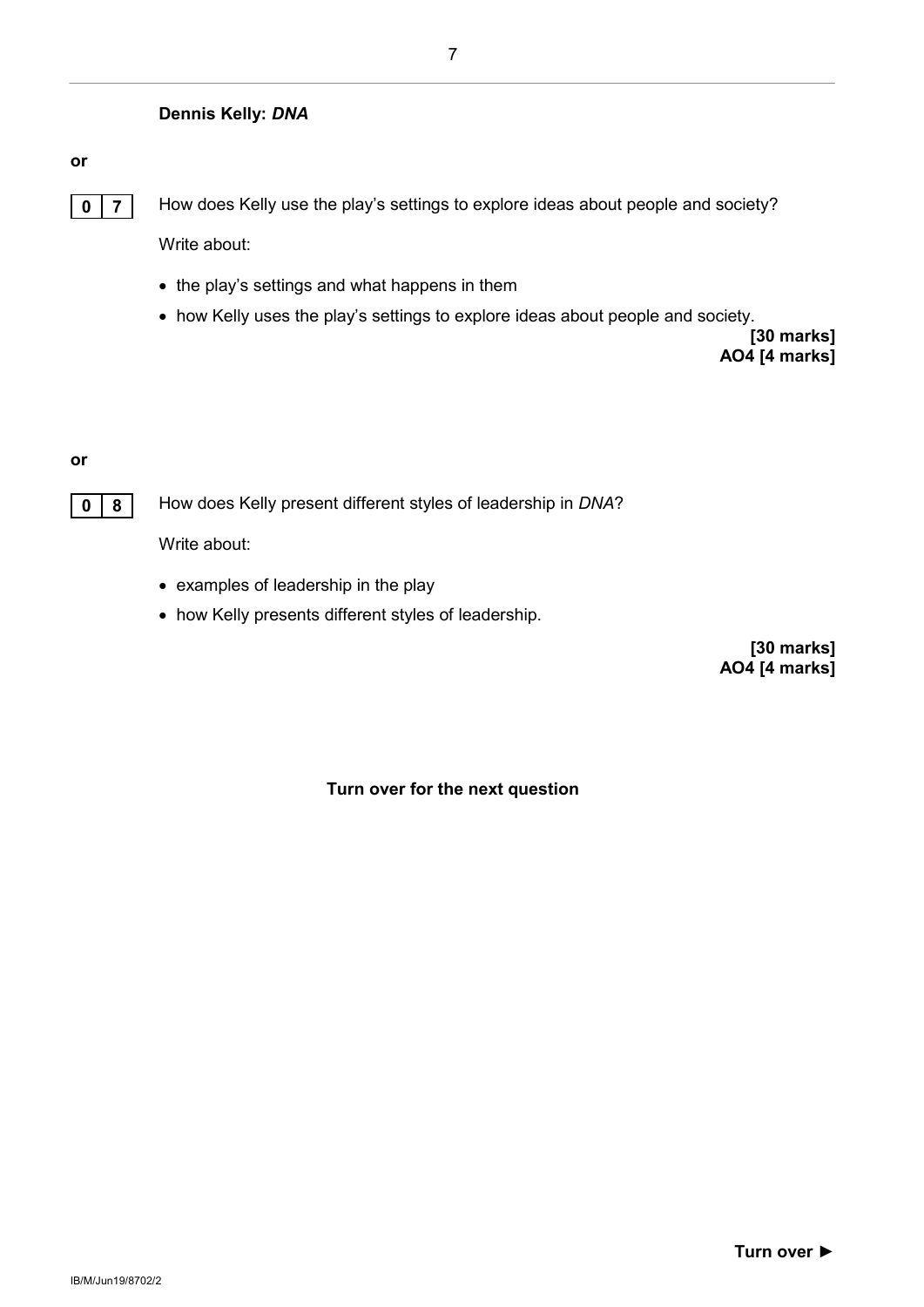#### **Simon Stephens:** *The Curious Incident of the Dog in the Night-Time*

#### **or**



**0 9** How does Stephens present Christopher's relationship with his parents in *The Curious Incident of the Dog in the Night-Time*?

Write about:

- what happens in the play between Christopher and his parents
- how Stephens presents Christopher's relationship with his parents.

**[30 marks] AO4 [4 marks]**

#### **or**

**1 0** How does Stephens explore the importance of secrets and truth in *The Curious Incident of the Dog in the Night-Time*?

Write about:

- examples of secrets and truth in the play
- how Stephens presents the importance of secrets and truth.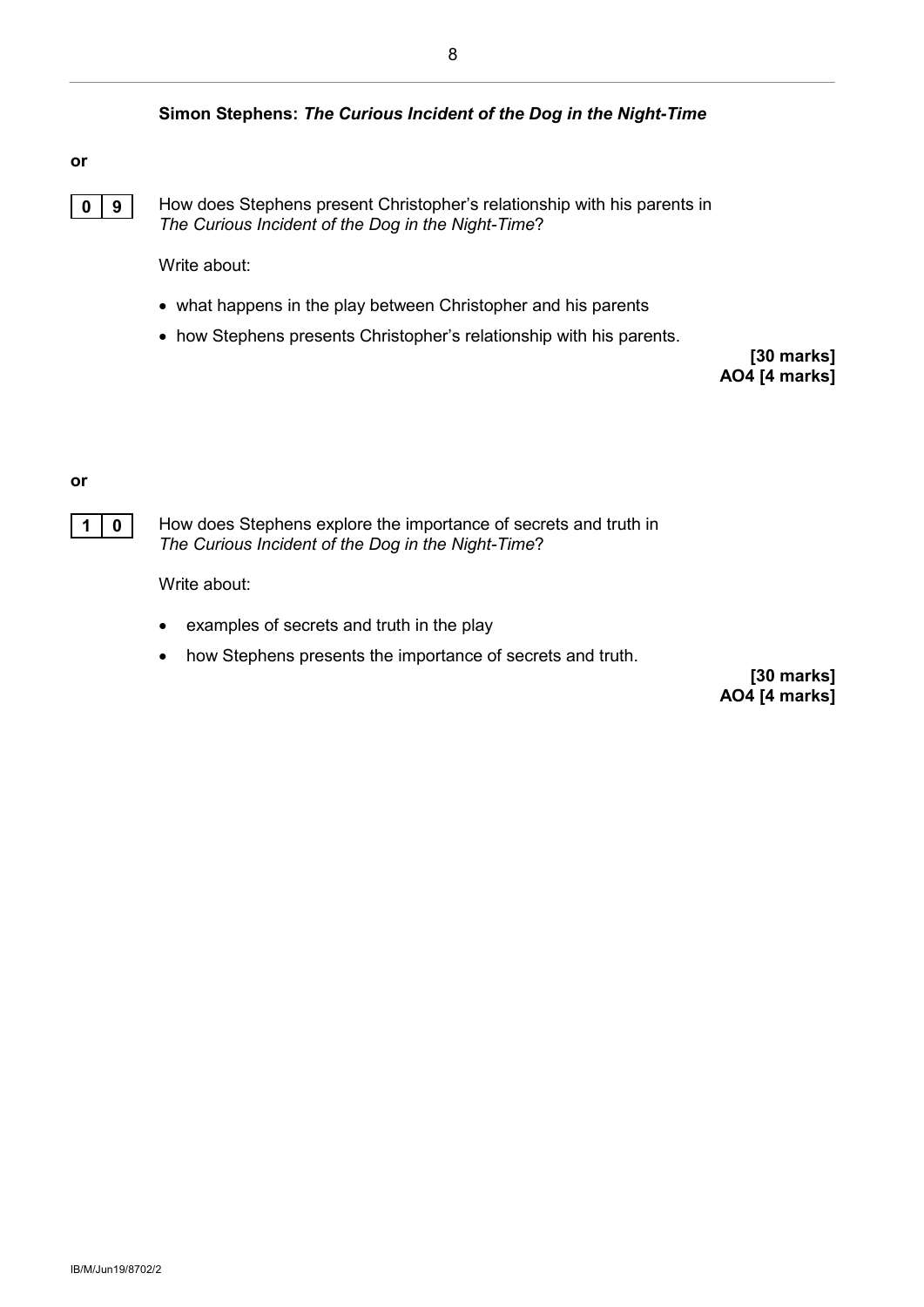#### **Shelagh Delaney:** *A Taste of Honey*

#### **or**



**1 1** How far does Delaney present Helen as a victim in *A Taste of Honey*?

Write about:

- what happens to Helen in the play
- how far Delaney presents Helen as a victim.

**[30 marks] AO4 [4 marks]**

#### **or**

**1 2** *A Taste of Honey* has been described as a play about the importance of taking care of each other.

How far do you agree with this view of the play?

Write about:

- what characters say and do in the play
- how far Delaney presents the importance of taking care of each other.

**[30 marks] AO4 [4 marks]**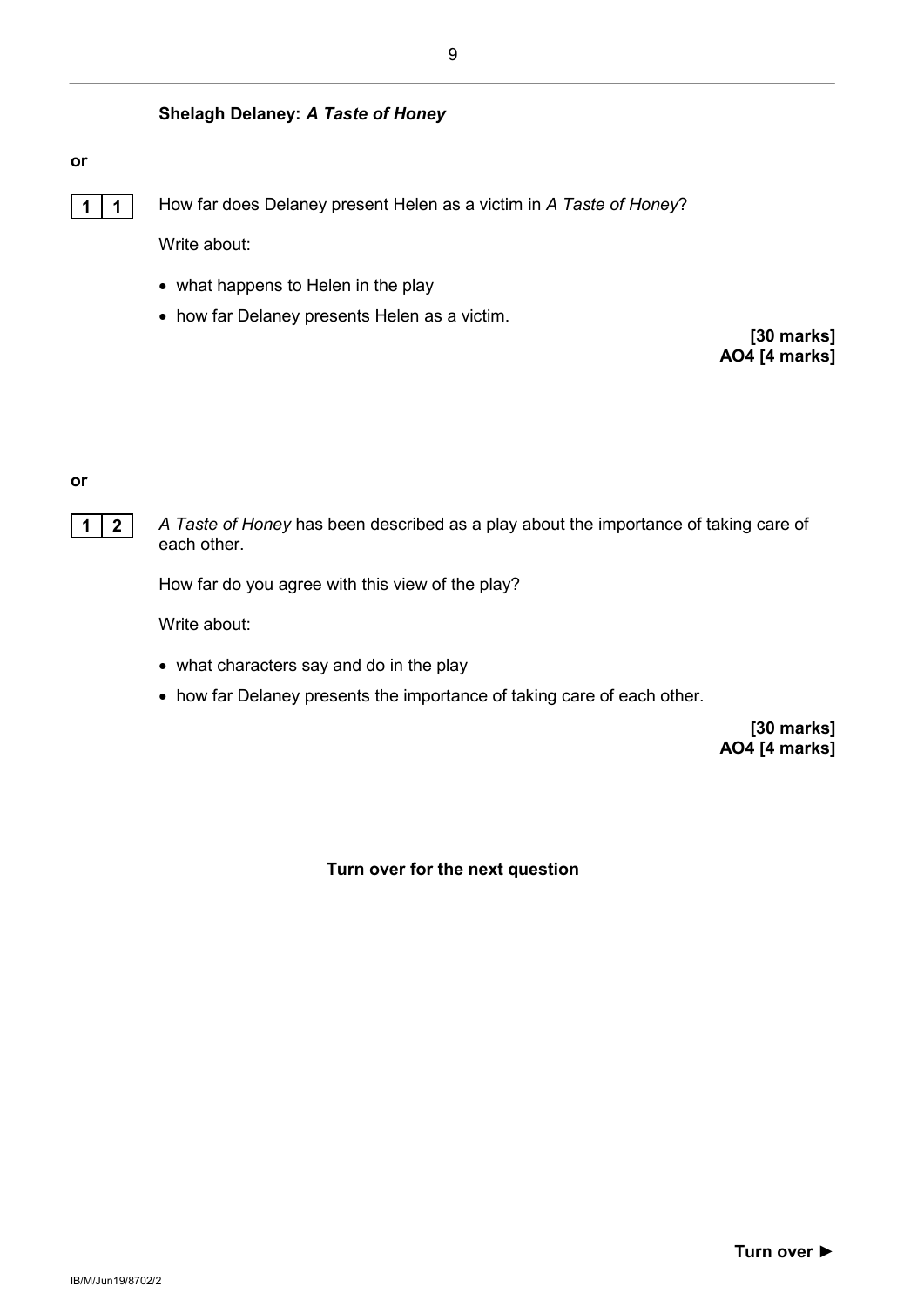#### **William Golding:** *Lord of the Flies*

#### **or**



**1** | **3** | How far does Golding present Piggy as a character with useful and important ideas in *Lord of the Flies*?

Write about:

- what Piggy says and does that can be seen as useful and important
- how far Golding presents Piggy as a character with useful and important ideas.

**[30 marks] AO4 [4 marks]**

#### **or**

**1 4** In Chapter 8 of *Lord of the Flies* Ralph asks, 'What makes things break up like they do?'

How does Golding present the reasons why society on the island breaks up?

Write about:

- what happens on the island
- how Golding presents the reasons why society on the island breaks up.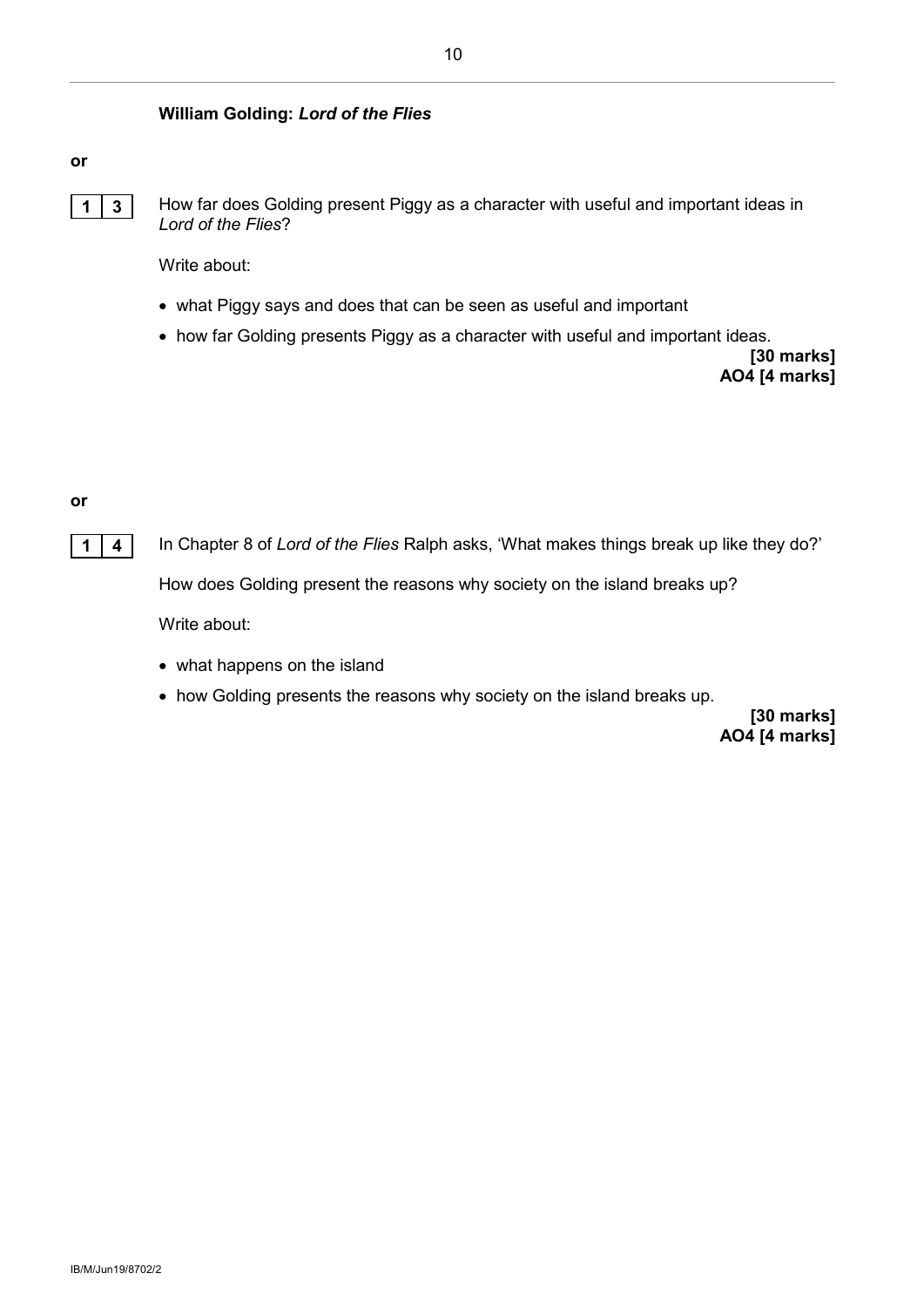#### **AQA Anthology:** *Telling Tales*

#### **or**



**1 5** How do writers present characters learning about themselves and others in 'My Polish Teacher's Tie' and in **one** other story from *Telling Tales*?

Write about:

- examples of what characters learn in the stories
- how the writers present characters learning about themselves and others.

**[30 marks] AO4 [4 marks]**

**or**

**1 6** How do writers present difficult family relationships in 'A Family Supper' and in **one** other story from *Telling Tales*?

Write about:

- the difficult family relationships in the stories
- how the writers present these difficult family relationships.

**[30 marks] AO4 [4 marks]**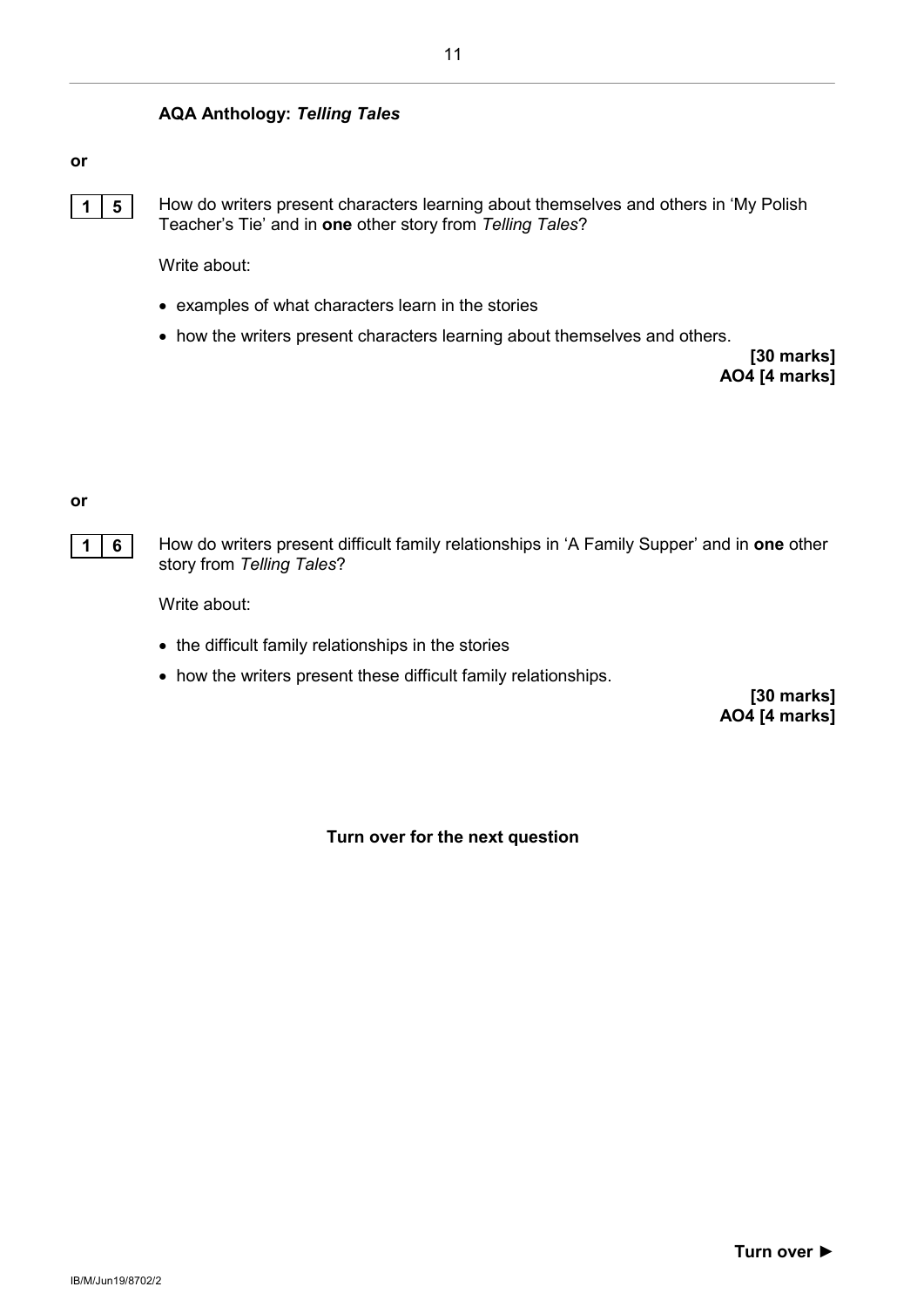#### **George Orwell:** *Animal Farm*

#### **or**

**1 7** How does Orwell use Moses and Benjamin to explore attitudes to revolution in *Animal Farm*?

Write about:

- what Moses and Benjamin say and do
- how Orwell uses Moses and Benjamin to explore attitudes to revolution.

**[30 marks] AO4 [4 marks]**

#### **or**

**1 8** How does Orwell present the failure of the rebellion in *Animal Farm*?

Write about:

- the ways the rebellion fails
- how Orwell presents the failure of the rebellion.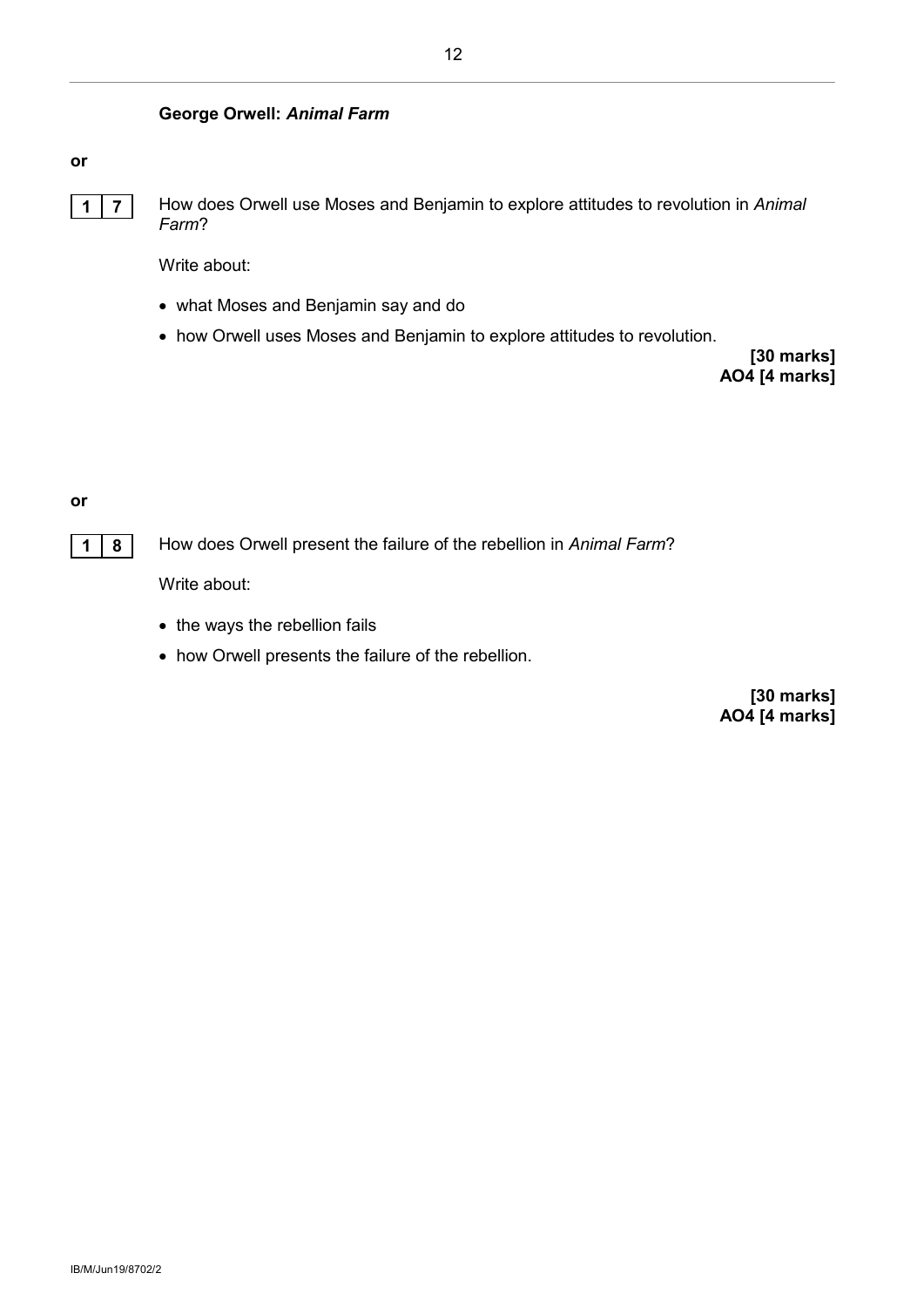#### **Kazuo Ishiguro:** *Never Let Me Go*

#### **or**



**1 9** How does Ishiguro present the friendship between Kathy and Ruth in *Never Let Me Go*? Write about:

- the friendship between Kathy and Ruth
- how Ishiguro presents the friendship between Kathy and Ruth.

**[30 marks] AO4 [4 marks]**

#### **or**

**2 0** 'Tommy is presented as the character who suffers the most in *Never Let Me Go.*'

How far do you agree with this view?

Write about:

- what Tommy says and does, and what happens to him
- how Ishiguro presents Tommy in the novel.

**[30 marks] AO4 [4 marks]**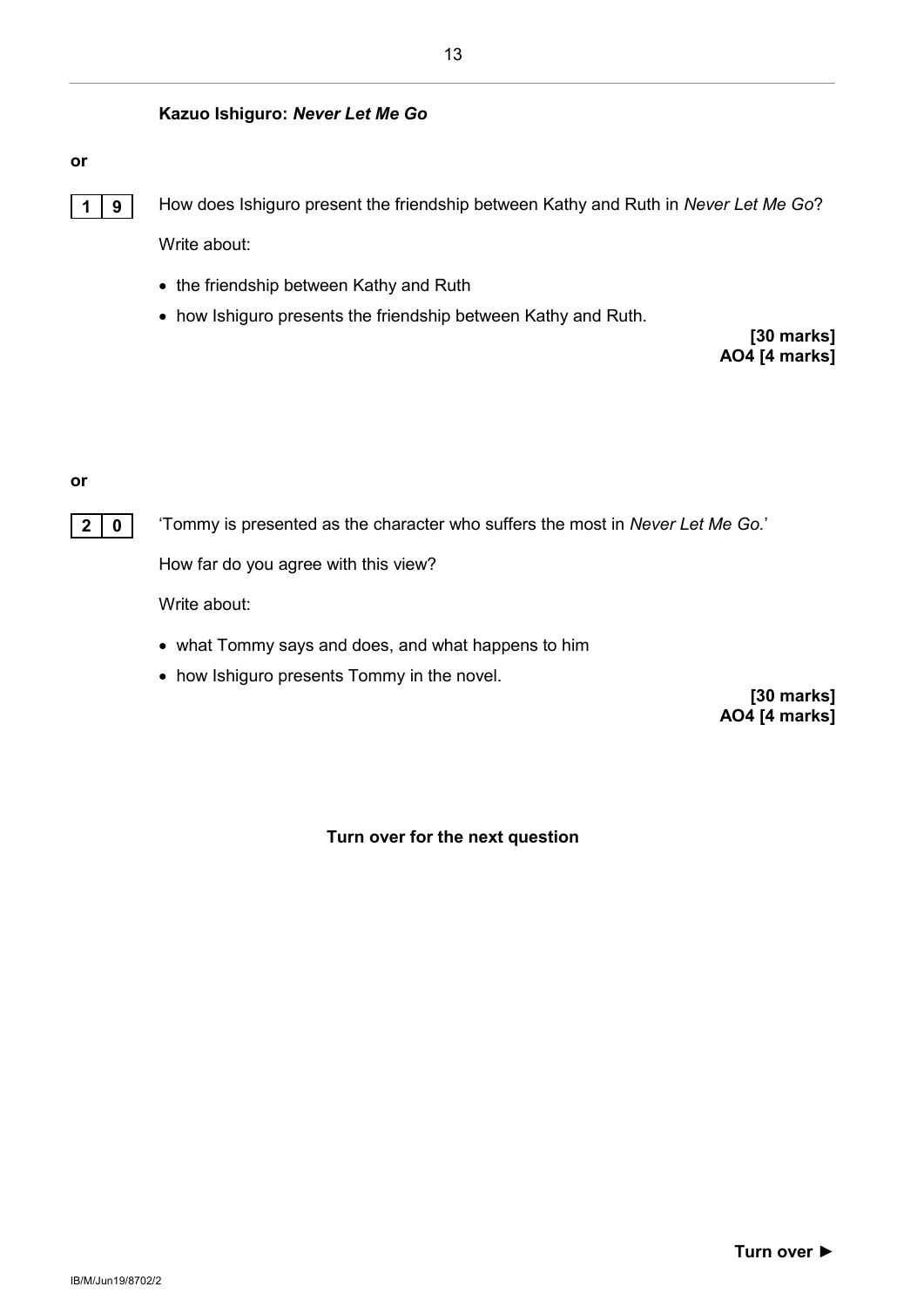#### **Meera Syal:** *Anita and Me*

#### **or**

**2 1** How does Syal present the importance of female friendship in *Anita and Me*?

Write about:

- one or more female friendship(s) in the novel
- how Syal presents the importance of female friendship.

**[30 marks] AO4 [4 marks]**

#### **or**

**2 2** How does Syal present Meena's struggle for independence in *Anita and Me*?

Write about:

- some of the ways that Meena tries to be independent
- how Syal presents Meena's struggle for independence.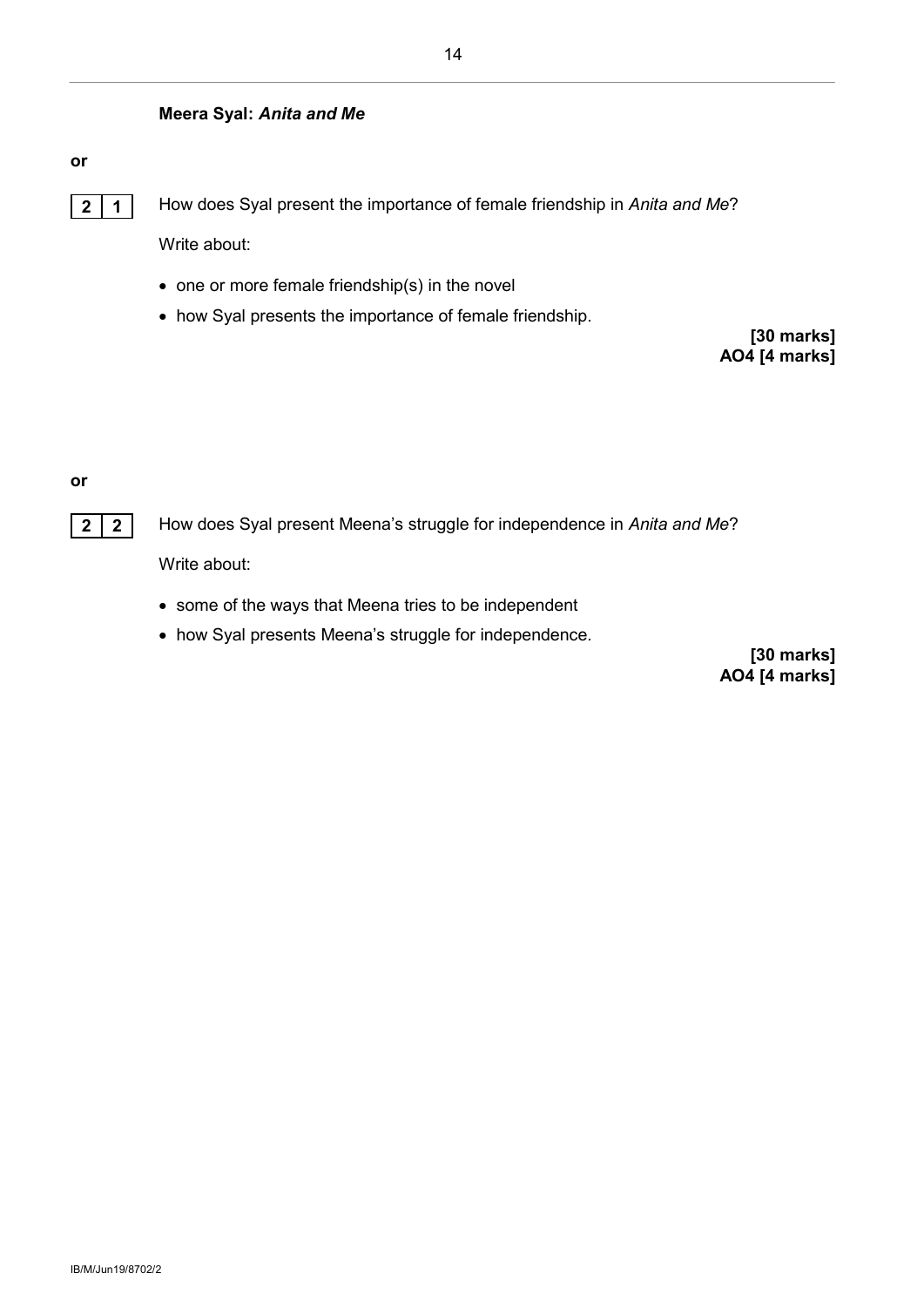#### **Stephen Kelman:** *Pigeon English*

#### **or**

**2 3** How does Kelman present Harrison as a kind of detective who investigates a boy's murder?

Write about:

- what Harrison says and does
- how Kelman presents Harrison as a kind of detective.

**[30 marks] AO4 [4 marks]**

#### **or**



**2 4** How does Kelman present the challenges facing young people who live on the estate?

Write about:

- the challenges young people face
- how Kelman presents the challenges facing young people.

**[30 marks] AO4 [4 marks]**

**Turn over for Section B**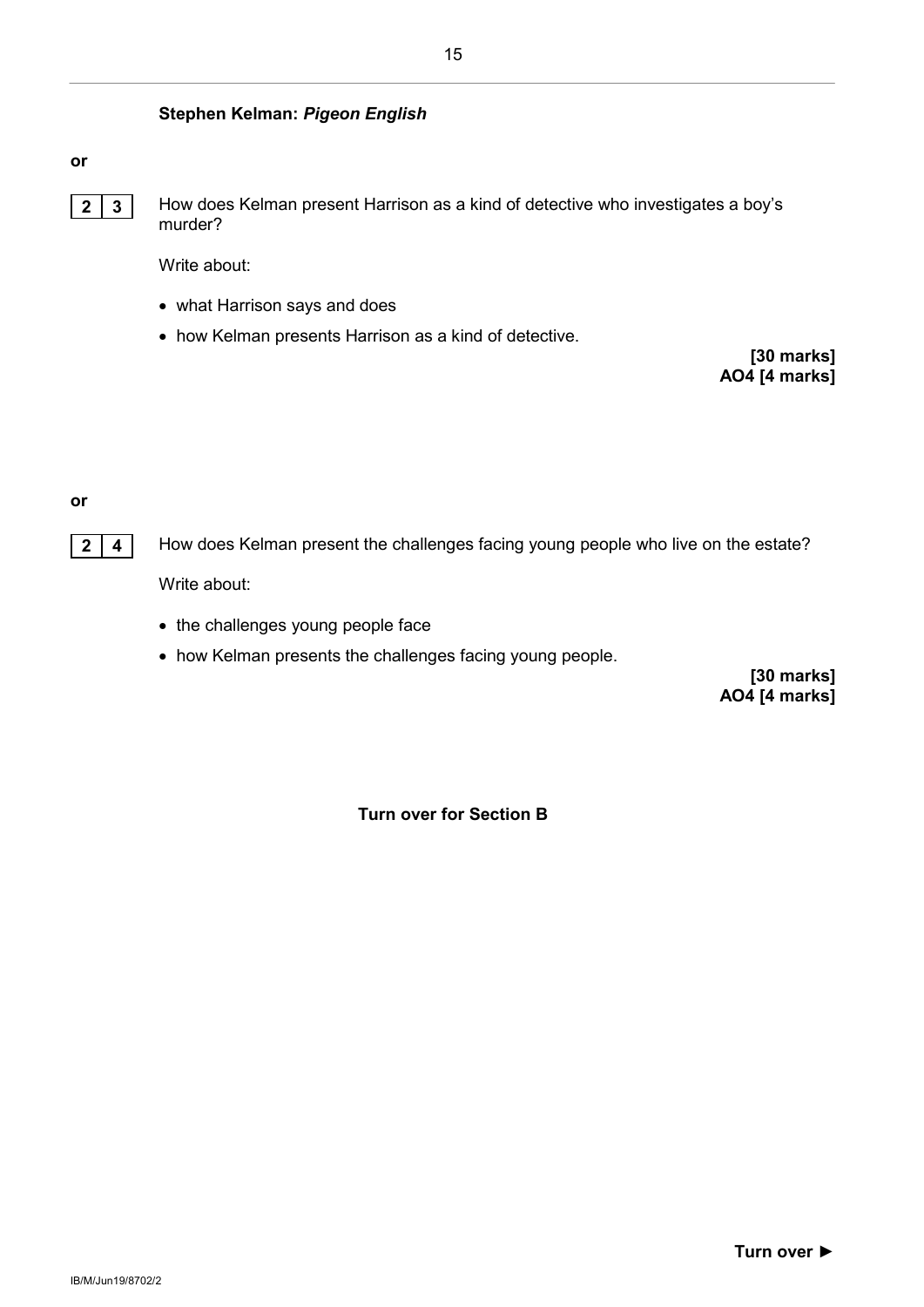#### **There are no questions printed on this page**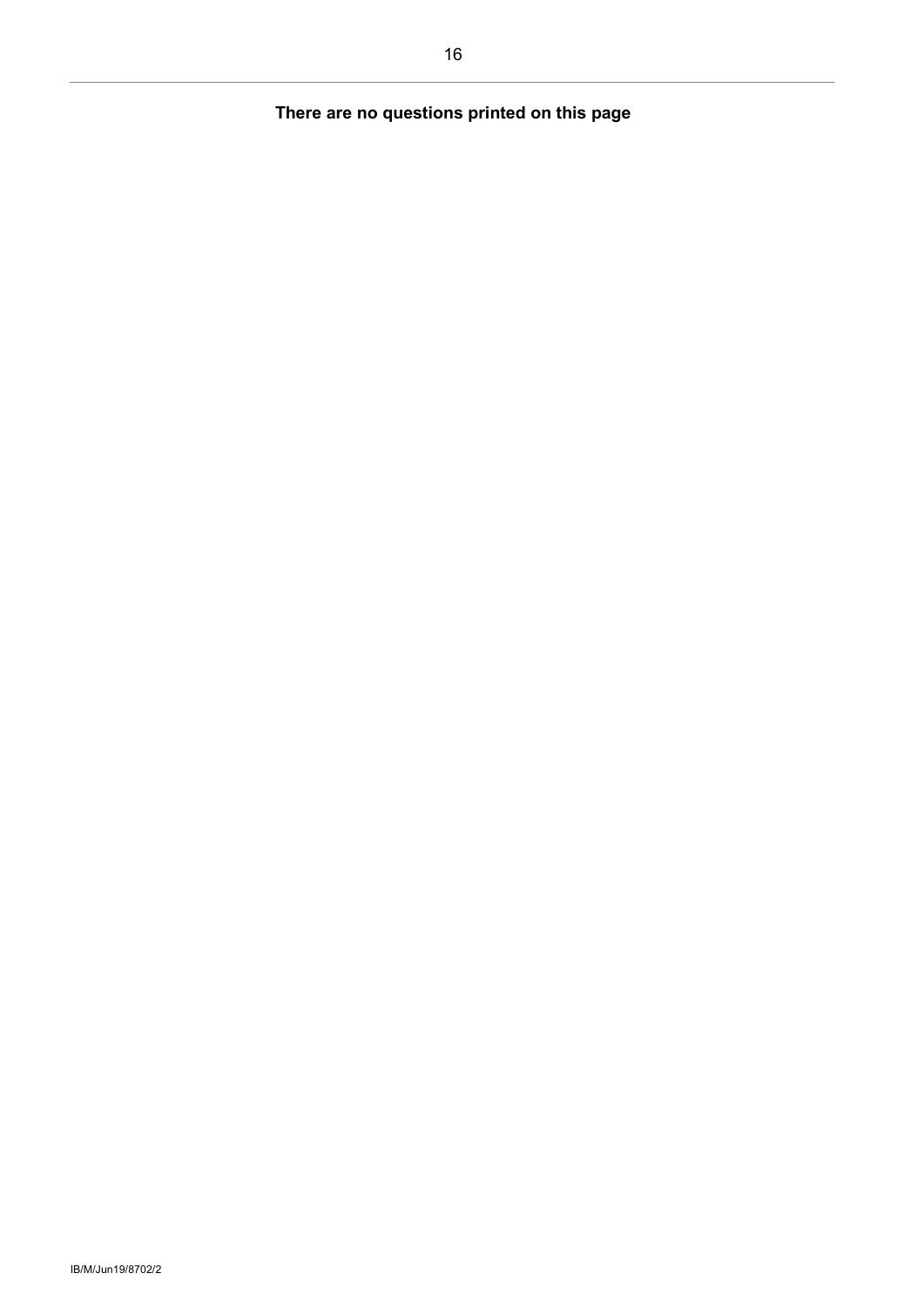#### **Section B: Poetry**

Answer **one** question from this section.

#### **AQA Anthology:** *Poems Past and Present*

**Either**

#### **Love and relationships**

The poems you have studied are:

| Lord Byron                 | When We Two Parted             |
|----------------------------|--------------------------------|
| Percy Bysshe Shelley       | Love's Philosophy              |
| Robert Browning            | Porphyria's Lover              |
| Elizabeth Barrett Browning | Sonnet 29 - 'I think of thee!' |
| Thomas Hardy               | <b>Neutral Tones</b>           |
| Maura Dooley               | Letters from Yorkshire         |
| <b>Charlotte Mew</b>       | The Farmer's Bride             |
| Cecil Day-Lewis            | Walking Away                   |
| <b>Charles Causley</b>     | Eden Rock                      |
| Seamus Heaney              | Follower                       |
| Simon Armitage             | Mother, Any Distance           |
| Carol Ann Duffy            | Before You Were Mine           |
| <b>Owen Sheers</b>         | <b>Winter Swans</b>            |
| Daljit Nagra               | Singh Song!                    |
| Andrew Waterhouse          | Climbing My Grandfather        |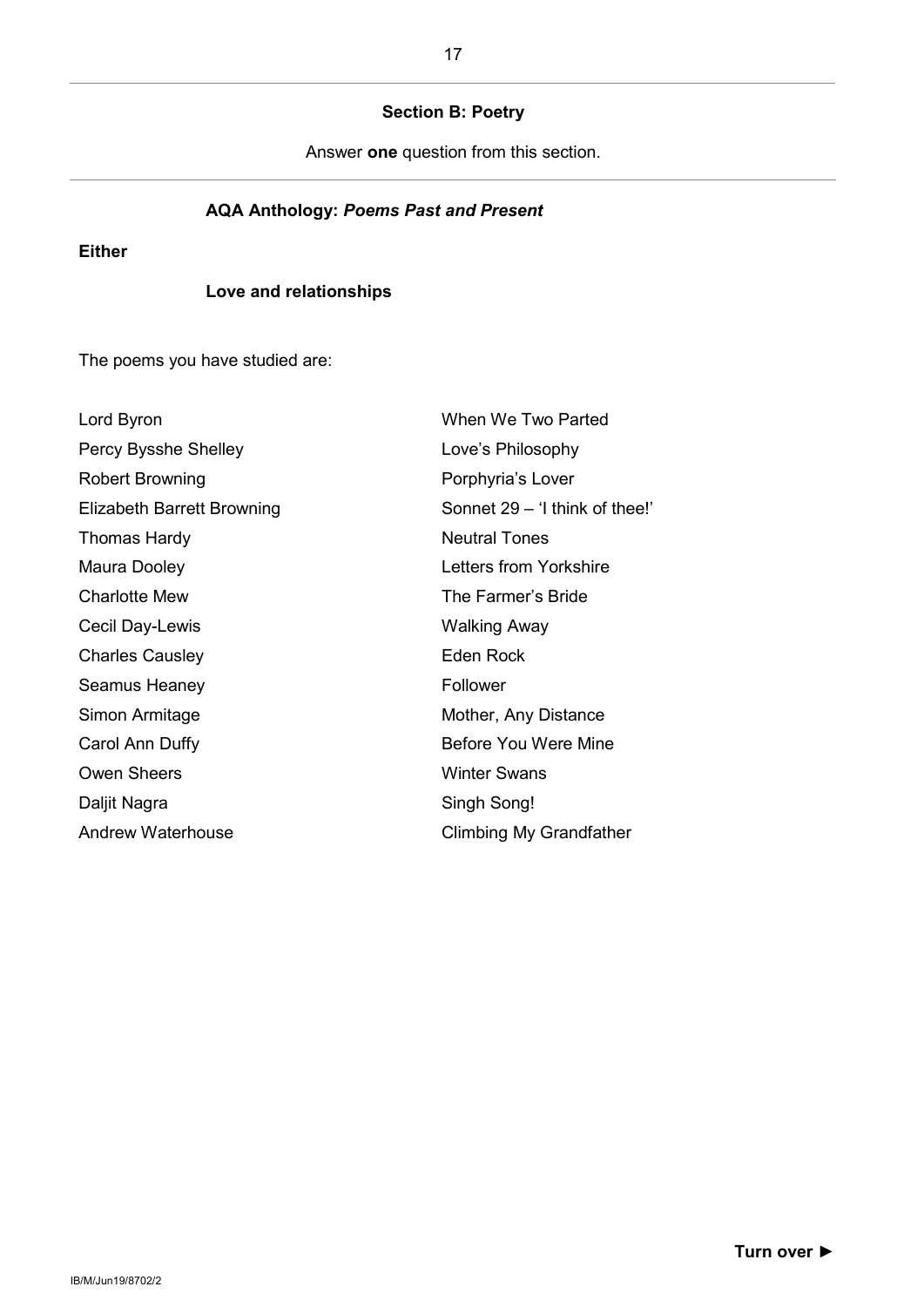**2 5** Compare how poets present romantic feelings in 'Winter Swans' and in **one** other poem from 'Love and relationships'.

**[30 marks]**

|   | <b>Winter Swans</b>                                                                                  |
|---|------------------------------------------------------------------------------------------------------|
|   | The clouds had given their all –<br>two days of rain and then a break<br>in which we walked,         |
| 5 | the waterlogged earth<br>gulping for breath at our feet<br>as we skirted the lake, silent and apart, |
|   | until the swans came and stopped us<br>with a about of time in union                                 |

with a show of tipping in unison. As if rolling weights down their bodies to their heads

10 they halved themselves in the dark water, icebergs of white feather, paused before returning again like boats righting in rough weather.

'They mate for life' you said as they left, porcelain over the stilling water. I didn't reply

15 but as we moved on through the afternoon light,

slow-stepping in the lake's shingle and sand, I noticed our hands, that had, somehow, swum the distance between us

20 like a pair of wings settling after flight. and folded, one over the other,

Owen Sheers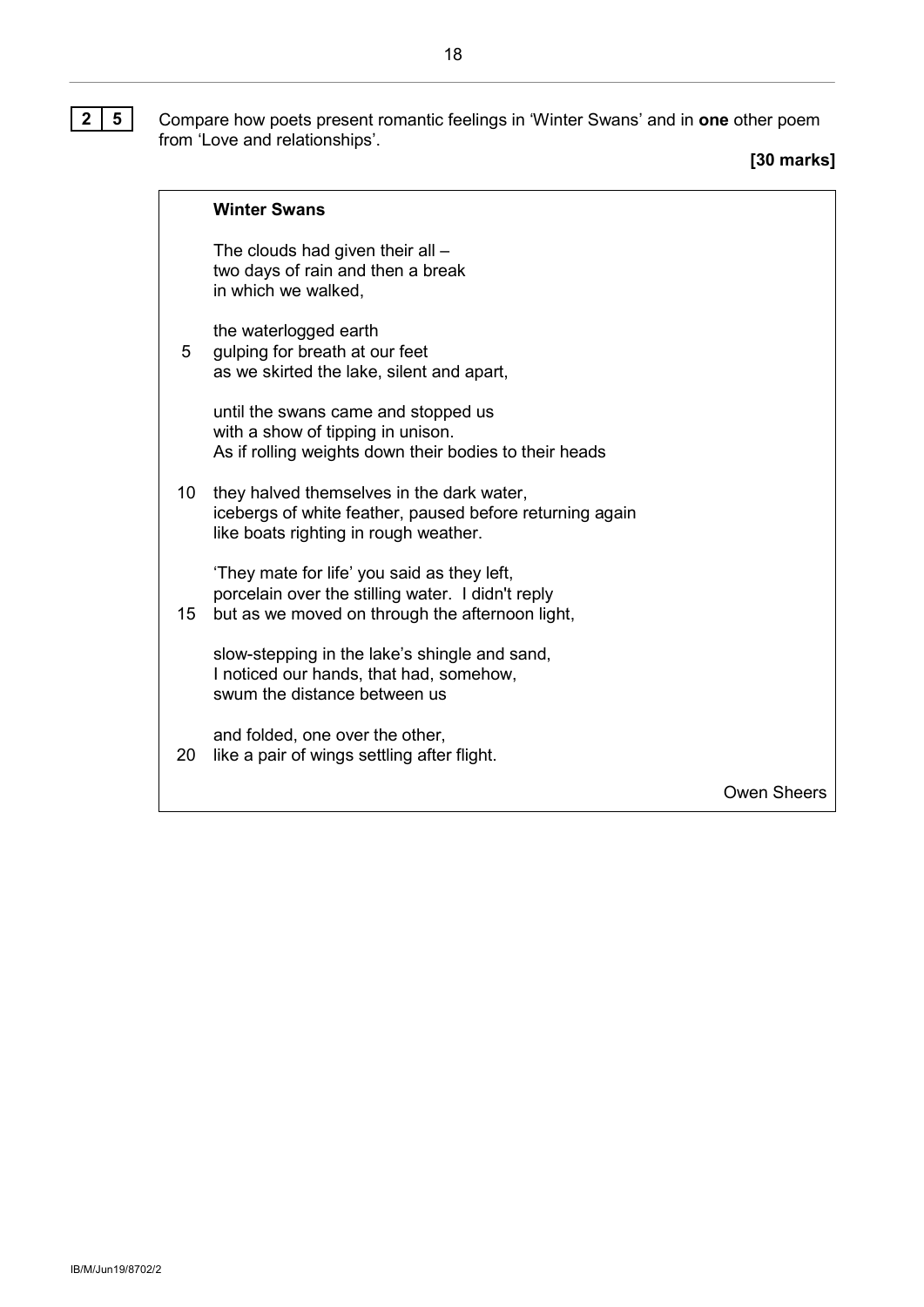**or**

#### **Power and conflict**

The poems you have studied are:

| Percy Bysshe Shelley      | Ozymandias                      |
|---------------------------|---------------------------------|
| <b>William Blake</b>      | London                          |
| <b>William Wordsworth</b> | <b>Extract from The Prelude</b> |
| Robert Browning           | My Last Duchess                 |
| Alfred Lord Tennyson      | The Charge of the Light Brigade |
| <b>Wilfred Owen</b>       | Exposure                        |
| Seamus Heaney             | Storm on the Island             |
| <b>Ted Hughes</b>         | <b>Bayonet Charge</b>           |
| Simon Armitage            | Remains                         |
| Jane Weir                 | Poppies                         |
| Carol Ann Duffy           | War Photographer                |
| <b>Imtiaz Dharker</b>     | <b>Tissue</b>                   |
| <b>Carol Rumens</b>       | The Emigrée                     |
| John Agard                | Checking Out Me History         |
| <b>Beatrice Garland</b>   | Kamikaze                        |

19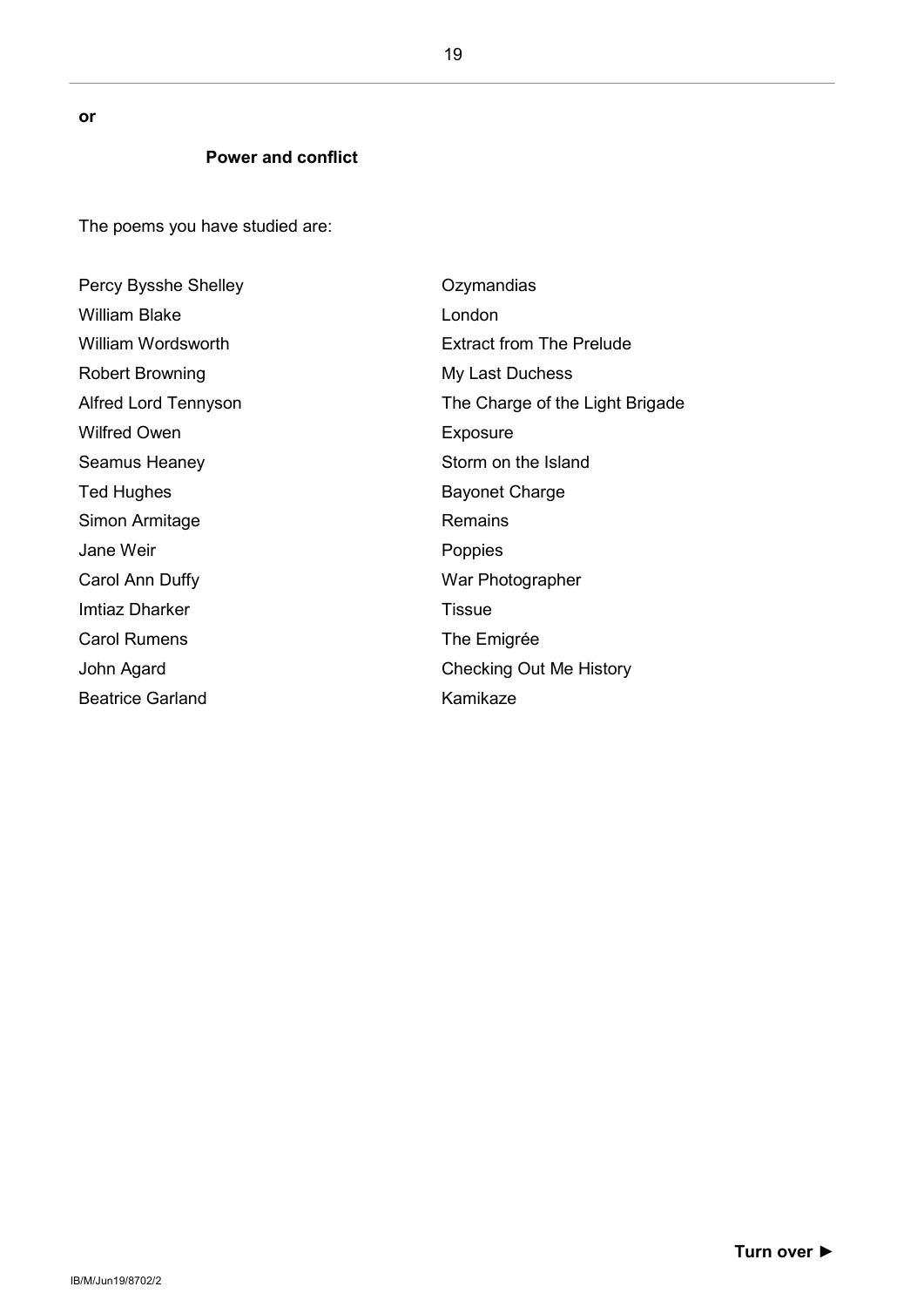**2 6** Compare how poets present the ways that people are affected by war in 'War Photographer' and in **one** other poem from 'Power and conflict'.

**[30 marks]**

|    | <b>War Photographer</b>                                                                                                                                                                                                                                                                               |                 |
|----|-------------------------------------------------------------------------------------------------------------------------------------------------------------------------------------------------------------------------------------------------------------------------------------------------------|-----------------|
| 5  | In his darkroom he is finally alone<br>with spools of suffering set out in ordered rows.<br>The only light is red and softly glows,<br>as though this were a church and he<br>a priest preparing to intone a Mass.<br>Belfast. Beirut. Phnom Penh. All flesh is grass.                                |                 |
| 10 | He has a job to do. Solutions slop in trays<br>beneath his hands, which did not tremble then<br>though seem to now. Rural England. Home again<br>to ordinary pain which simple weather can dispel,<br>to fields which don't explode beneath the feet<br>of running children in a nightmare heat.      |                 |
| 15 | Something is happening. A stranger's features<br>faintly start to twist before his eyes,<br>a half-formed ghost. He remembers the cries<br>of this man's wife, how he sought approval<br>without words to do what someone must<br>and how the blood stained into foreign dust.                        |                 |
| 20 | A hundred agonies in black-and-white<br>from which his editor will pick out five or six<br>for Sunday's supplement. The reader's eyeballs prick<br>with tears between the bath and pre-lunch beers.<br>From the aeroplane he stares impassively at where<br>he earns his living and they do not care. |                 |
|    |                                                                                                                                                                                                                                                                                                       | Carol Ann Duffy |

20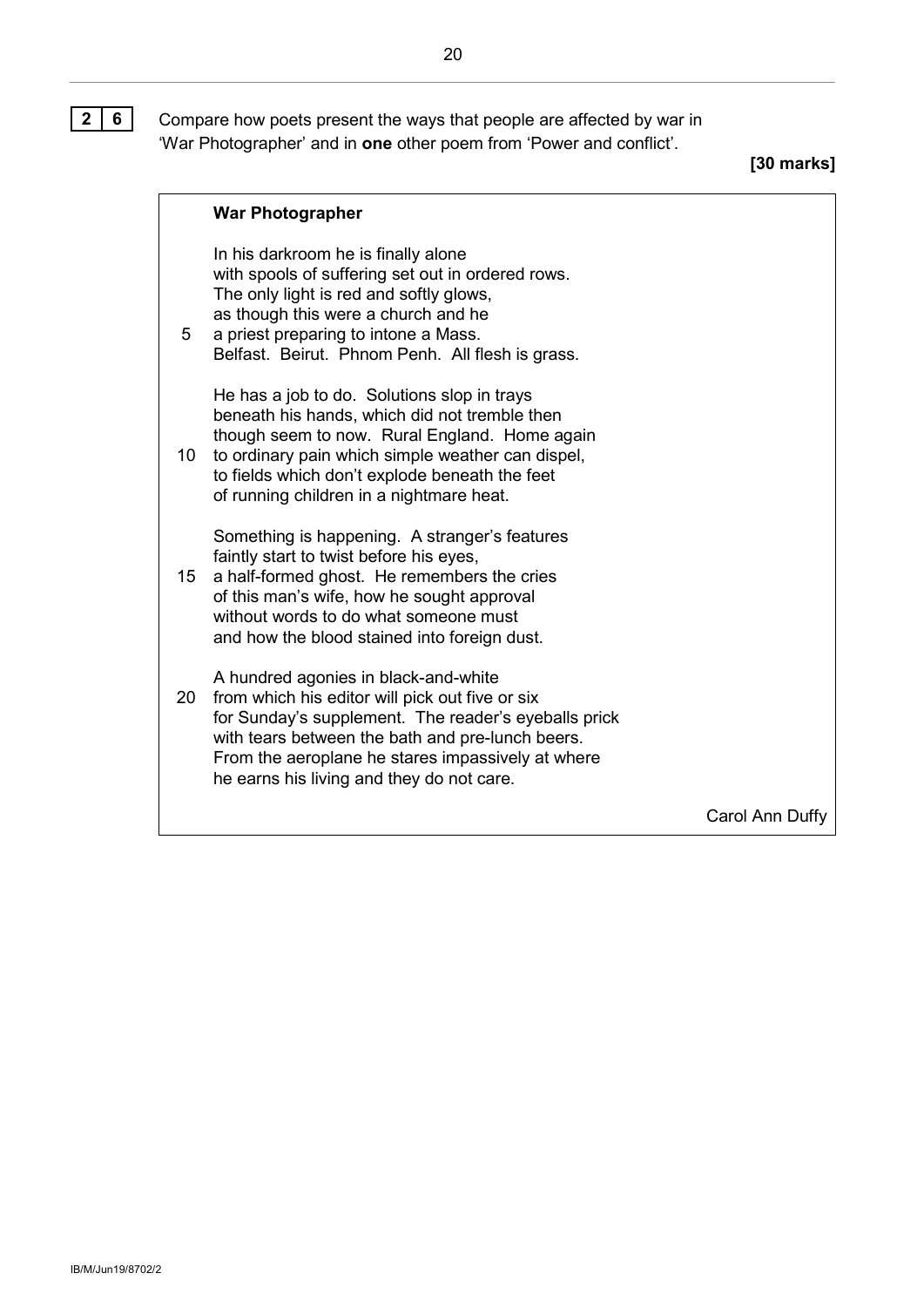#### **There are no questions printed on this page**

**Turn over for Section C**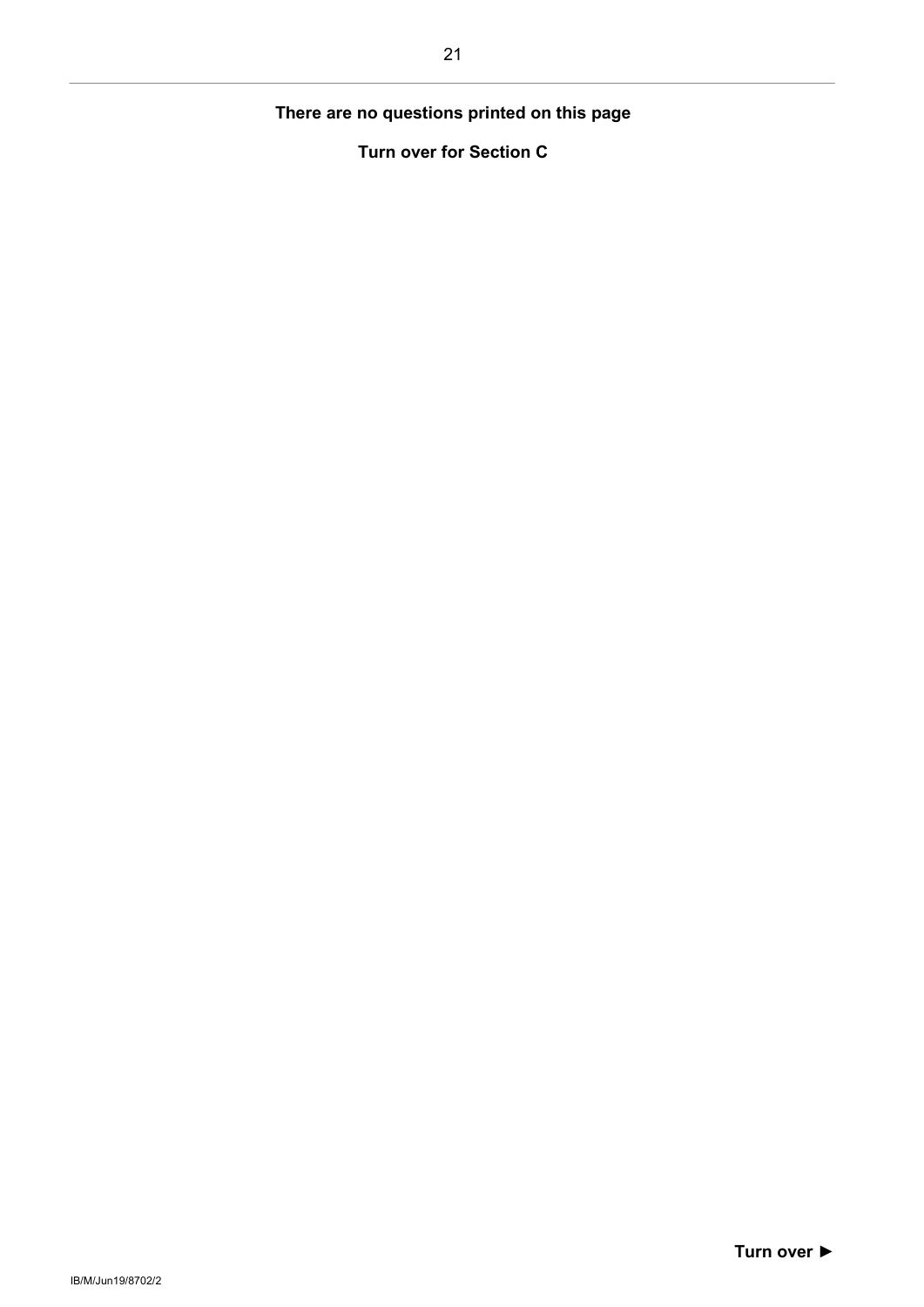#### **Section C: Unseen poetry**

Answer **both** questions in this section.

|                       | The Richest Poor Man in the Valley                                                                                                                                                    |                |
|-----------------------|---------------------------------------------------------------------------------------------------------------------------------------------------------------------------------------|----------------|
| 5                     | On the outside<br>he seemed older than he was.<br>His face was like a weather map<br>full of bad weather<br>while inside<br>his heart was fat with sun.                               |                |
| 10                    | With his two dogs<br>he cleared a thin silver path<br>across the Black Mountain.<br>And when winter<br>kicked in<br>they brought his sheep<br>down from the top<br>like sulky clouds. |                |
| 15 <sub>1</sub><br>20 | Harry didn't care for things<br>that other people prize<br>like money, houses, bank accounts<br>and lies.<br>He was living in a caravan<br>until the day he died.                     |                |
|                       | But at his funeral<br>his friends' tears<br>fell like a thousand<br>diamonds.                                                                                                         |                |
|                       |                                                                                                                                                                                       | Lindsay Macrae |
|                       |                                                                                                                                                                                       |                |

**2 7 . 1** In 'The Richest Poor Man in the Valley', how does the poet present ideas about living a happy and contented life?

**[24 marks]**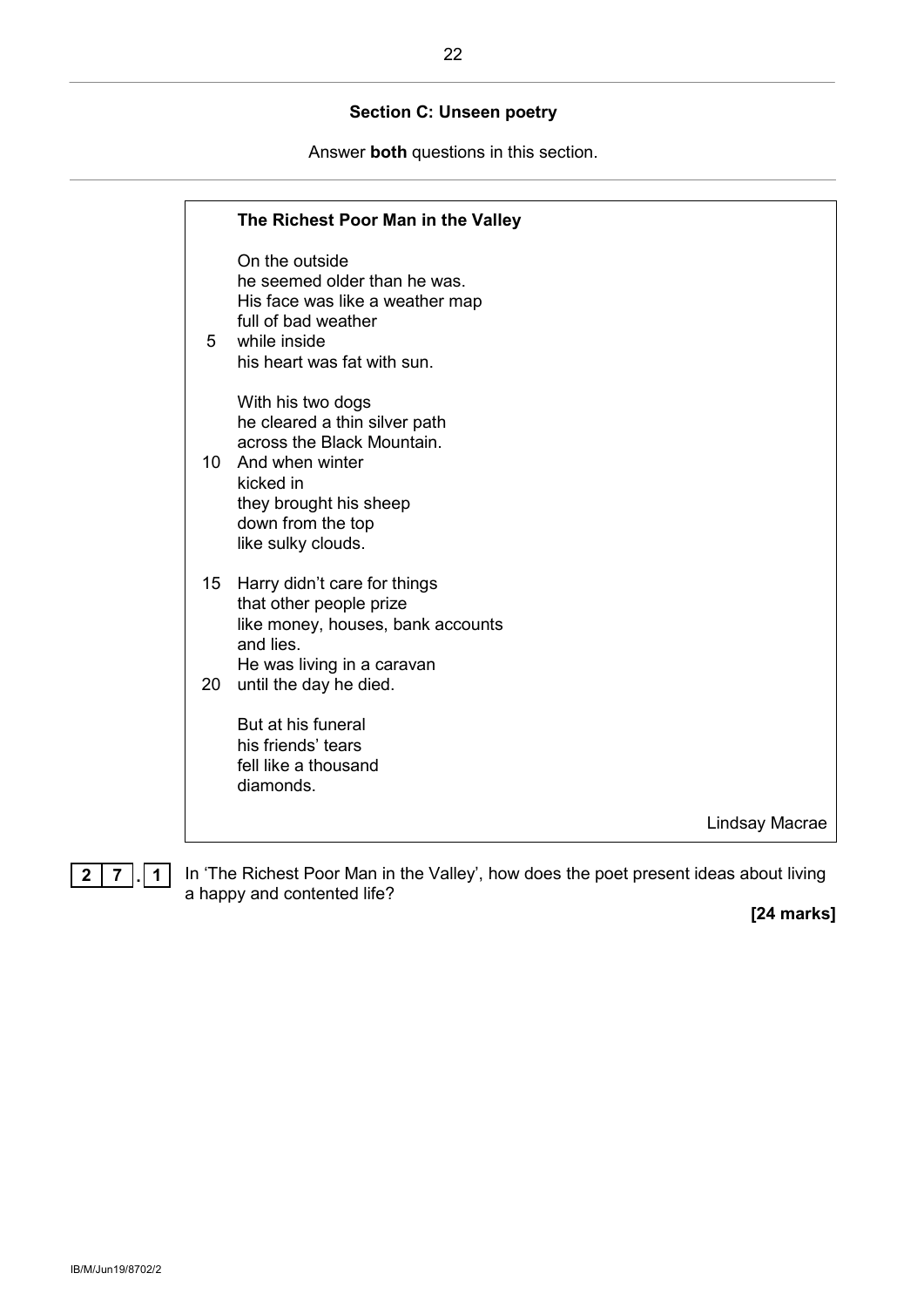|    | <b>Nobody</b>                                                                                                                                                                                                            |                |
|----|--------------------------------------------------------------------------------------------------------------------------------------------------------------------------------------------------------------------------|----------------|
| 5  | If you can't bring yourself to build<br>a snowman or even to clench<br>a snowball or two to fling<br>at the pine tree trunk, at least<br>find some reason to take you out                                                |                |
| 10 | of yourself: scrape a patch of grass clear<br>for the birds maybe; prod at your shrubs<br>so they shake off the weight, straighten up;<br>or just stump about leaving prints<br>of your boots, your breath steaming out. |                |
| 15 | Promise. Don't let yourself in<br>for this moment again: the end<br>of the afternoon, drawing the curtains<br>on the glare of the garden, a whole<br>day of snow nobody's trodden.                                       |                |
|    |                                                                                                                                                                                                                          | Michael Laskey |



**2 7 . 2** In both 'Nobody' and 'The Richest Poor Man in the Valley' the poets describe ideas about how to live your life.

> What are the similarities **and/or** differences between the methods the poets use to present these ideas?

**[8 marks]**

**END OF QUESTIONS**